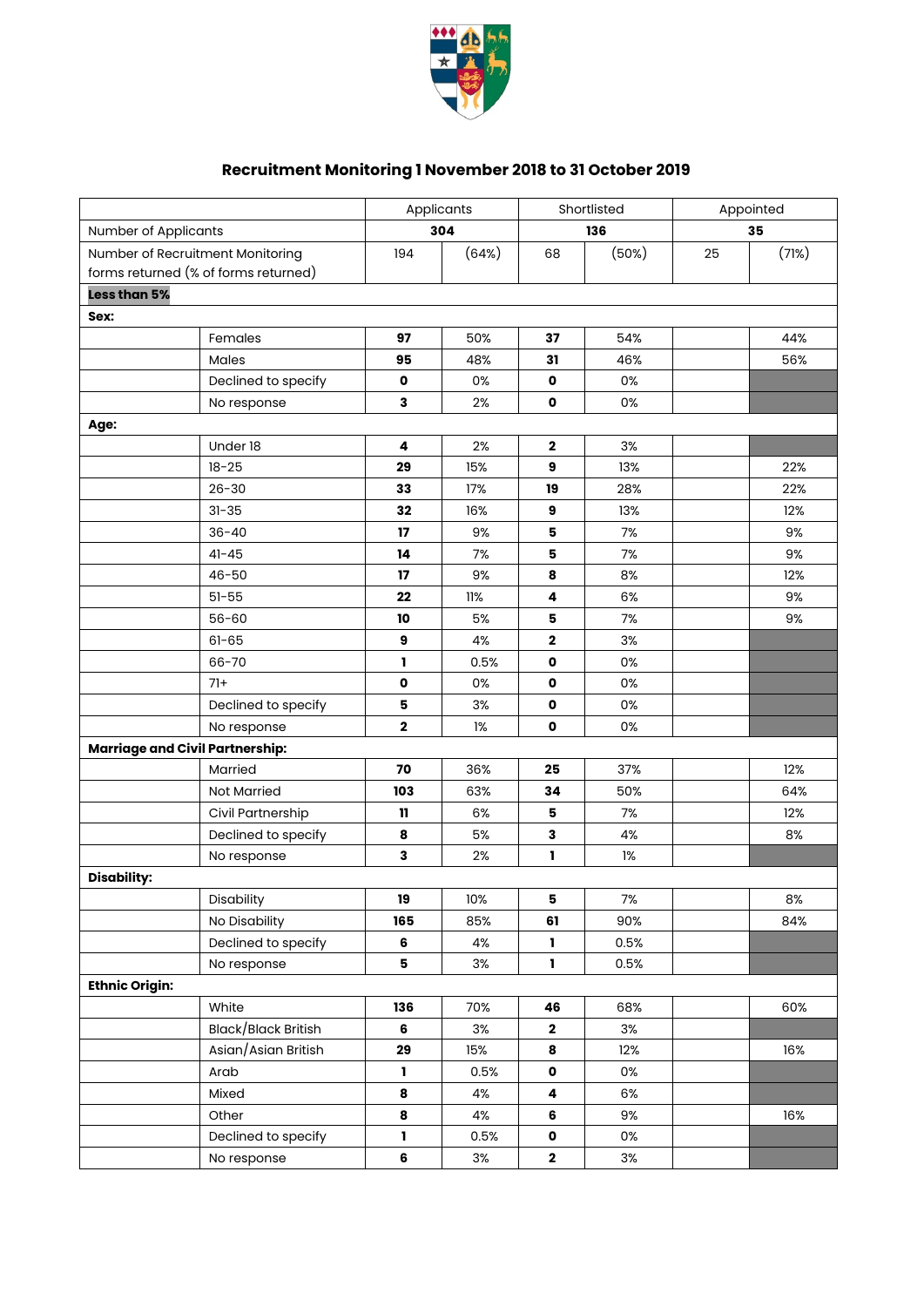

| <b>Pregnancy and Maternity:</b>                       |                       |                         |      |                         |      |  |     |
|-------------------------------------------------------|-----------------------|-------------------------|------|-------------------------|------|--|-----|
|                                                       | Pregnant              | I.                      | 0.5% | $\mathbf{o}$            | 0%   |  |     |
|                                                       | Pregnant in last year | 1                       | 0.5% | $\mathbf{o}$            | 0%   |  |     |
|                                                       | Not Pregnant          | 157                     | 81%  | 57                      | 84%  |  | 76% |
|                                                       | Decline to specify    | 3                       | 1%   | ı                       | 1.5% |  |     |
|                                                       | No response           | 33                      | 5%   | 10                      | 5%   |  | 22% |
| <b>Gender Reassignment:</b>                           |                       |                         |      |                         |      |  |     |
|                                                       | Yes                   | 9                       | 5%   | 5                       | 7%   |  |     |
|                                                       | <b>No</b>             | 172                     | 89%  | 60                      | 88%  |  | 84% |
|                                                       | Decline to specify    | 4                       | 2%   | $\mathbf 2$             | 3%   |  | 8%  |
|                                                       | No response           | 10                      | 5%   | $\mathbf 2$             | 3%   |  |     |
| <b>Sexual Orientation:</b>                            |                       |                         |      |                         |      |  |     |
|                                                       | Bisexual              | 3                       | 1.5% | $\mathbf{o}$            | 0%   |  |     |
|                                                       | Gay Man               | $\overline{\mathbf{z}}$ | 4%   | $\overline{\mathbf{4}}$ | 6%   |  |     |
|                                                       | Gay Woman/Lesbian     | $\mathbf 2$             | 1%   | ı.                      | 1%   |  |     |
|                                                       | Heterosexual          | 151                     | 78%  | 52                      | 76%  |  | 72% |
|                                                       | Other                 | 3                       | 1.5% | $\mathbf{2}$            | 3%   |  |     |
|                                                       | Decline to specify    | 18                      | 9%   | 5                       | 7%   |  | 12% |
|                                                       | No response           | 11                      | 6%   | 4                       | 6%   |  | 12% |
| <b>Religion or Belief (including lack of belief):</b> |                       |                         |      |                         |      |  |     |
|                                                       | Atheism               | 43                      | 22%  | 18                      | 26%  |  | 22% |
|                                                       | <b>Buddhism</b>       | 4                       | 2%   | $\mathbf{o}$            | 0%   |  |     |
|                                                       | Christianity          | 86                      | 44%  | 31                      | 46%  |  | 44% |
|                                                       | Hinduism              | $\mathbf{o}$            | 0%   | $\mathbf{o}$            | 0%   |  |     |
|                                                       | Islam                 | 8                       | 4%   | $\mathbf{2}$            | 3%   |  | 8%  |
|                                                       | Jainism               | $\mathbf{o}$            | 0%   | $\mathbf{o}$            | 0%   |  |     |
|                                                       | Sikhism               | $\mathbf 0$             | 0%   | $\mathbf{o}$            | 0%   |  |     |
|                                                       | Judaism               | ı.                      | 0.5% | $\mathbf{o}$            | 0%   |  |     |
|                                                       | Spiritualism          | 3                       | 1.5% | $\mathbf{2}$            | 3%   |  |     |
|                                                       | Other                 | $\mathbf{u}$            | 6%   | $\overline{\mathbf{4}}$ | 6%   |  |     |
|                                                       | Decline to specify    | 27                      | 14%  | 9                       | 13%  |  | 16% |
|                                                       | No response           | $\mathbf{u}$            | 6%   | $\mathbf 2$             | 3%   |  |     |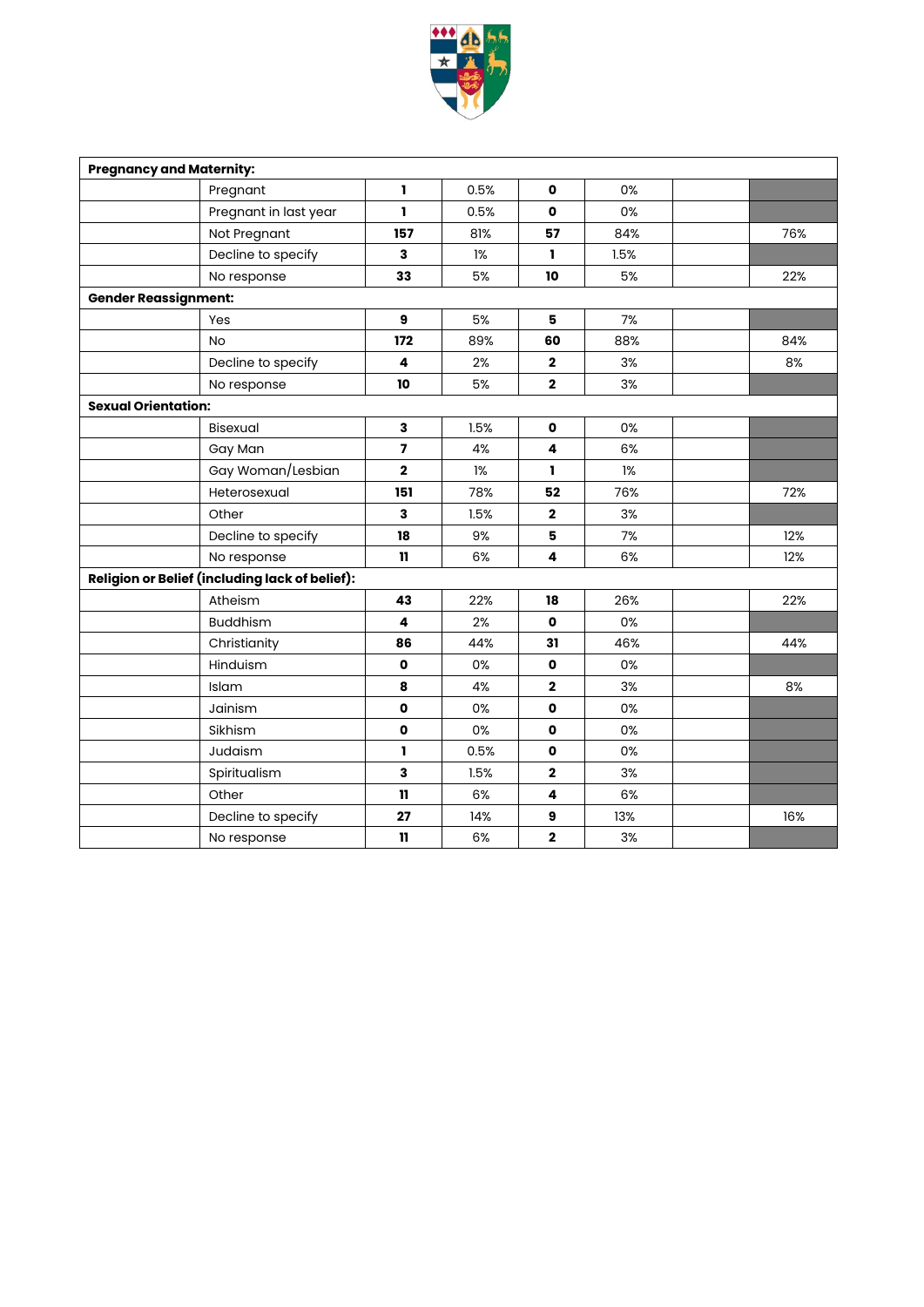

## **Recruitment Monitoring 1 November 2017 to 31 October 2018**

|                                        |                     | Applicants     |           | Shortlisted             |       | Appointed |       |
|----------------------------------------|---------------------|----------------|-----------|-------------------------|-------|-----------|-------|
| Number of Applicants                   |                     |                | 171<br>77 |                         | 41    |           |       |
| Number of Recruitment Monitoring       |                     | 108            | (63%)     | 49                      | (64%) | 24        | (59%) |
| forms returned (% of forms returned)   |                     |                |           |                         |       |           |       |
| Less than 5%                           |                     |                |           |                         |       |           |       |
| Sex:                                   |                     |                |           |                         |       |           |       |
|                                        | Females             | 44             | 41%       | 23                      | 47%   |           | 41%   |
|                                        | Males               | 63             | 58%       | 26                      | 53%   |           | 59%   |
|                                        | Declined to specify | L              | 1%        | 0                       | 0%    |           |       |
|                                        | No response         | $\mathbf{o}$   | 0%        | $\mathbf 0$             | 0%    |           |       |
| Age:                                   |                     |                |           |                         |       |           |       |
|                                        | Under 18            | 26             | 24%       | $\mathbf{2}$            | 4%    |           |       |
|                                        | $18 - 25$           | 15             | 14%       | 12                      | 25%   |           | 42%   |
|                                        | $26 - 30$           | 13             | 12%       | $\overline{\mathbf{z}}$ | 14%   |           | 13%   |
|                                        | $31 - 35$           | 11             | 10%       | 5                       | 10%   |           |       |
|                                        | $36 - 40$           | 7              | 6%        | 5                       | 10%   |           | 8%    |
|                                        | $41 - 45$           | 14             | 13%       | 2                       | 10%   |           | 8%    |
|                                        | $46 - 50$           | 7              | 7%        | 8                       | 17%   |           | 13%   |
|                                        | $51 - 55$           | 9              | 8%        | 5                       | 10%   |           |       |
|                                        | $56 - 60$           | 4              | 4%        | 3                       | 6%    |           |       |
|                                        | $61 - 65$           | $\mathbf 0$    | 0%        | $\mathbf 0$             | 0%    |           |       |
|                                        | 66-70               | $\mathbf 0$    | 0%        | $\mathbf 0$             | 0%    |           |       |
|                                        | $71+$               | $\mathbf o$    | 0%        | $\mathbf 0$             | 0%    |           |       |
|                                        | Declined to specify | 2              | 2%        | $\mathbf 0$             | 0%    |           |       |
|                                        | No response         | $\mathbf{o}$   | 0%        | 0                       | 0%    |           |       |
| <b>Marriage and Civil Partnership:</b> |                     |                |           |                         |       |           |       |
|                                        | Married             | 31             | 29%       | 13                      | 27%   |           | 8%    |
|                                        | Civil Partnership   | $\mathbf 2$    | 2%        | $\mathbf 2$             | 4%    |           |       |
|                                        | Single              | 75             | 69%       | 34                      | 69%   |           | 88%   |
|                                        | Declined to specify | $\mathbf o$    | 0%        | $\mathbf 0$             | 0%    |           |       |
|                                        | No response         | $\mathbf 0$    | 0%        | $\pmb{\mathsf{o}}$      | 0%    |           |       |
| <b>Disability:</b>                     |                     |                |           |                         |       |           |       |
|                                        | Disability          | 11             | 10%       | 3                       | 6%    |           |       |
|                                        | No Disability       | 94             | 87%       | 45                      | 92%   |           | 92%   |
|                                        | Declined to specify | $\mathbf 2$    | 2%        | L.                      | 2%    |           |       |
|                                        | No response         | $\mathbf{I}$   | 1%        | $\mathbf{o}$            | 0%    |           |       |
| <b>Ethnic Origin:</b>                  |                     |                |           |                         |       |           |       |
|                                        | White               | 79             | 73%       | 34                      | 70%   |           | 71%   |
|                                        | Black/Black British | $\overline{7}$ | 6%        | 5                       | 10%   |           | 8%    |
|                                        | Asian/Asian British | 12             | 11%       | 6                       | 12%   |           | 8%    |
|                                        | Arab                | $\mathbf 0$    | 0%        | 0                       | 0%    |           |       |
|                                        | Mixed               | 4              | 4%        | 1                       | 2%    |           |       |
|                                        | Other               | $\mathbf 2$    | 2%        | $\mathbf 2$             | 4%    |           | 13%   |
|                                        | Declined to specify | 1              | 1%        | 0                       | 0%    |           |       |
|                                        | No response         | 3              | 3         | L                       | 2%    |           |       |